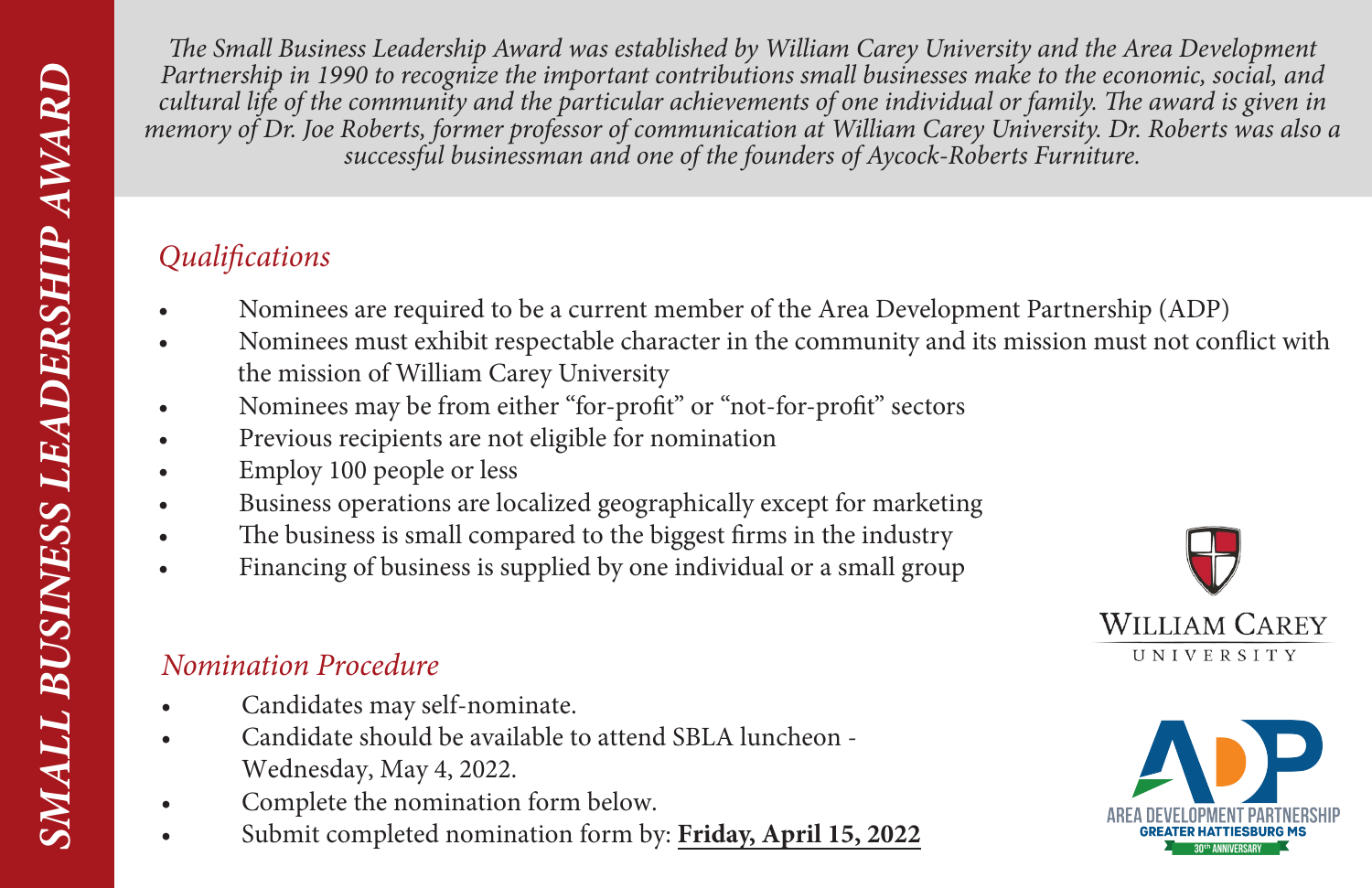#### **Past Award Recipients** Small Business Leadership Award Recipients

- **1990** Mr. Jack Simmons, Simmons Furniture Co. - Mr. Robert E. Donnel, Jr., Vital Care Compounder - Ms. Jan Lacy, Copy Cats Printing - Mr. Butch Brown, Parris Jewelers - Ms. Gwen James, Coldwell Banker - Mr. Carl Amones, Amones Realty & Tax Service - Mr. David Rumbarger, Area Development Partnership **1997-98** - Mr. Doug McLelland, McLelland Television, Co. - Mr. Glenn E. Galey, The Galey Agency, Inc. - Mr. Allen Anderson, Anderson Retail, Inc. - Mr. Steven L. Floyd, Floyd Properties, Inc. - Myrick Family, Economy Supply Company - Mr. Gene Owens, Owens Business Machines - Dews Family, C.L. Dews & Sons Foundry & Machine Co. - Robert St. John, Mid-South Restaurant Group
- Robert St. John, Mid-South Restaurant Group
- Wayne Ross, Commercial Stationery Company
- Dennis Pierce, Piercon, Inc.
- Greg & Steve Moore, Moore Funeral Service
- Phil Hanberry & Chris Hudson, Hanco Corporation
- Karl Ficken, Willmut Gas Company
- Tom White, 206 Front/Bianchi's Pizzeria
- Wyche McMullan, McMullan Motors
- Kyle Wallace, Shows, Dearman & Waits, Inc.
- Brad Pittman, Columbia Block & Brick
- Gary Carmichael, PrideStaff
- Rob & Craig Tatum, CR Properties, LLC
- Andy Stetelman, London & Stetelman Commercial Realtors
- Donnie and Larry Doleac, Doleac Electric
- Joyce Hicks, Blooms Company